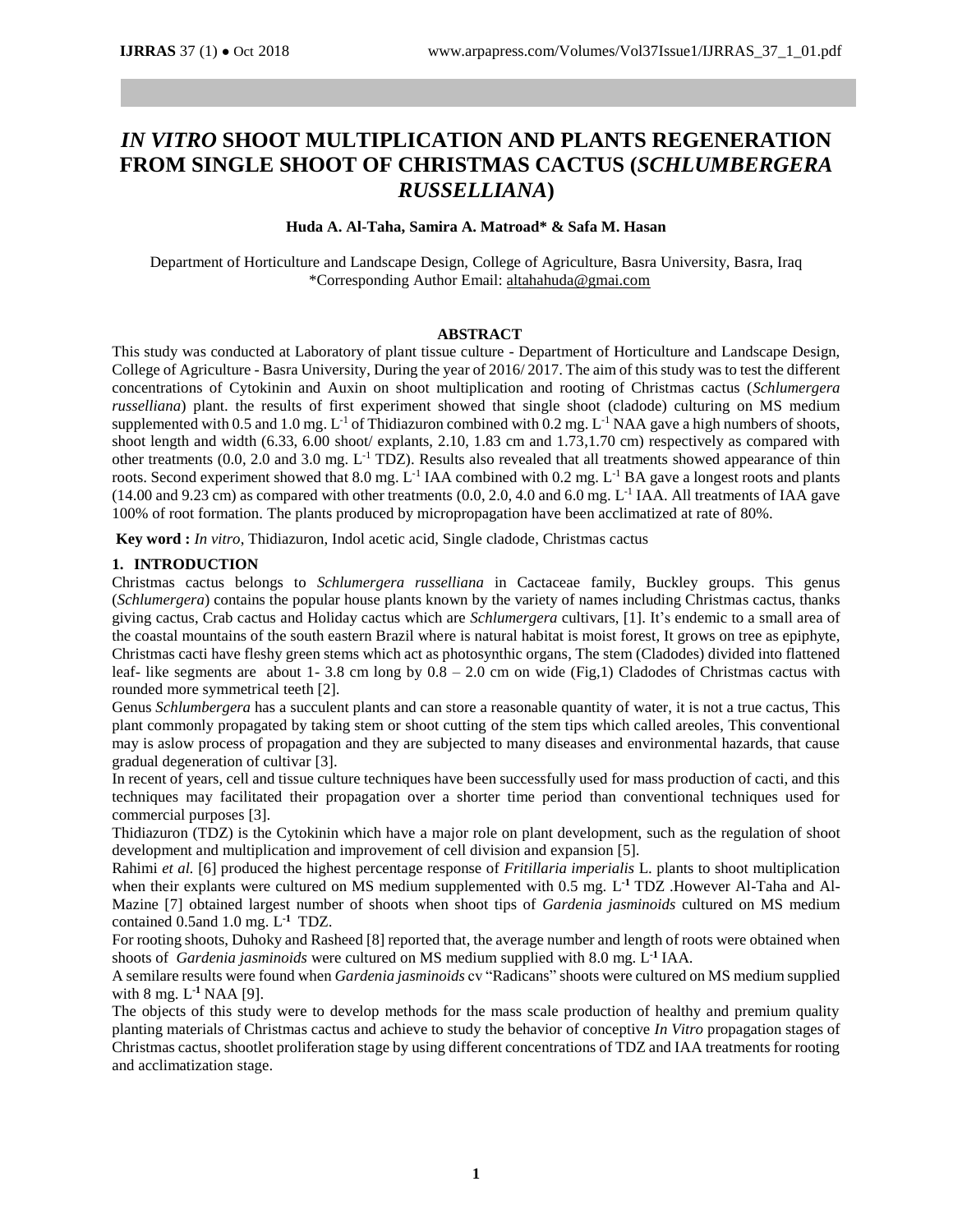

Fig. 1. Chrictmas Cactus plant produce from tissue culture

# **2. MATERIALS AND METHODS**

This study was carried out at tissue culture laboratory – College of Agriculture – Basra University –Iraq. to study the effect of :

2.1 Effect of Different concentrations of Thidiazuron (TDZ) on shoot multiplication:

Multiple shoots were produced from aseptic culture of Christmas cactus (fig, 2 A, B, C). In this experiment, a single shoot (cladode) was cultured vertically in full strength of MS medium [10] supplemented with Organic compounds (table, 1) This medium was supplemented with different concentrations of TDZ  $(0.0, 0.5, 1.0, 1.5, 1.0, 3.0, 1.5)$ and 0.2 mg. L<sup>-1</sup> NAA for each treatments. The cultures were grown in growth room at  $25 \pm 2$  C (16 h light and 8 h Dark), Every treatment was replicated 10 times the data was recorded after 12 weeks of culture.

The Studied characteristics were :

- 1- Number of shoot (cladode)/ explant
- 2- Length and width of shoot (cm).
- 3- Callus formation.
- 2.2 Effect of different concentrations of IAA (Indol acetic acid) on rooting of shoots:-

The produced shoots by multiplication (each plantlet had two cladode) were cultured on the same medium of multiplication except that TDZ was replaced by different concentrations of IAA (0.0, 2.0, 4.0, 6.0 and 8.0 mg. L<sup>-1</sup>) and 0.2 mg/l BA for each treatment.

| Seq                         | Chemical material                           | Quantily $mg \cdot L^{-1}$ |  |
|-----------------------------|---------------------------------------------|----------------------------|--|
|                             | Sucrose                                     | 30000                      |  |
| $\mathcal{D}_{\mathcal{A}}$ | Adenine sulphate                            | 40                         |  |
| 3                           | Polyvinyl pyrolodine                        | 500                        |  |
| $\overline{4}$              | Glycine, Thiamins, pyridoxine               |                            |  |
| $\overline{5}$              | Agar                                        | 5000                       |  |
| 6                           | Citric $\alpha$ cid + Ascarbic $\alpha$ cid | $150 + 100$                |  |
| <b>MS</b>                   | Murashige and skoog, 1962                   | 4.33                       |  |

Table 1. The chemical composition additives to MS medium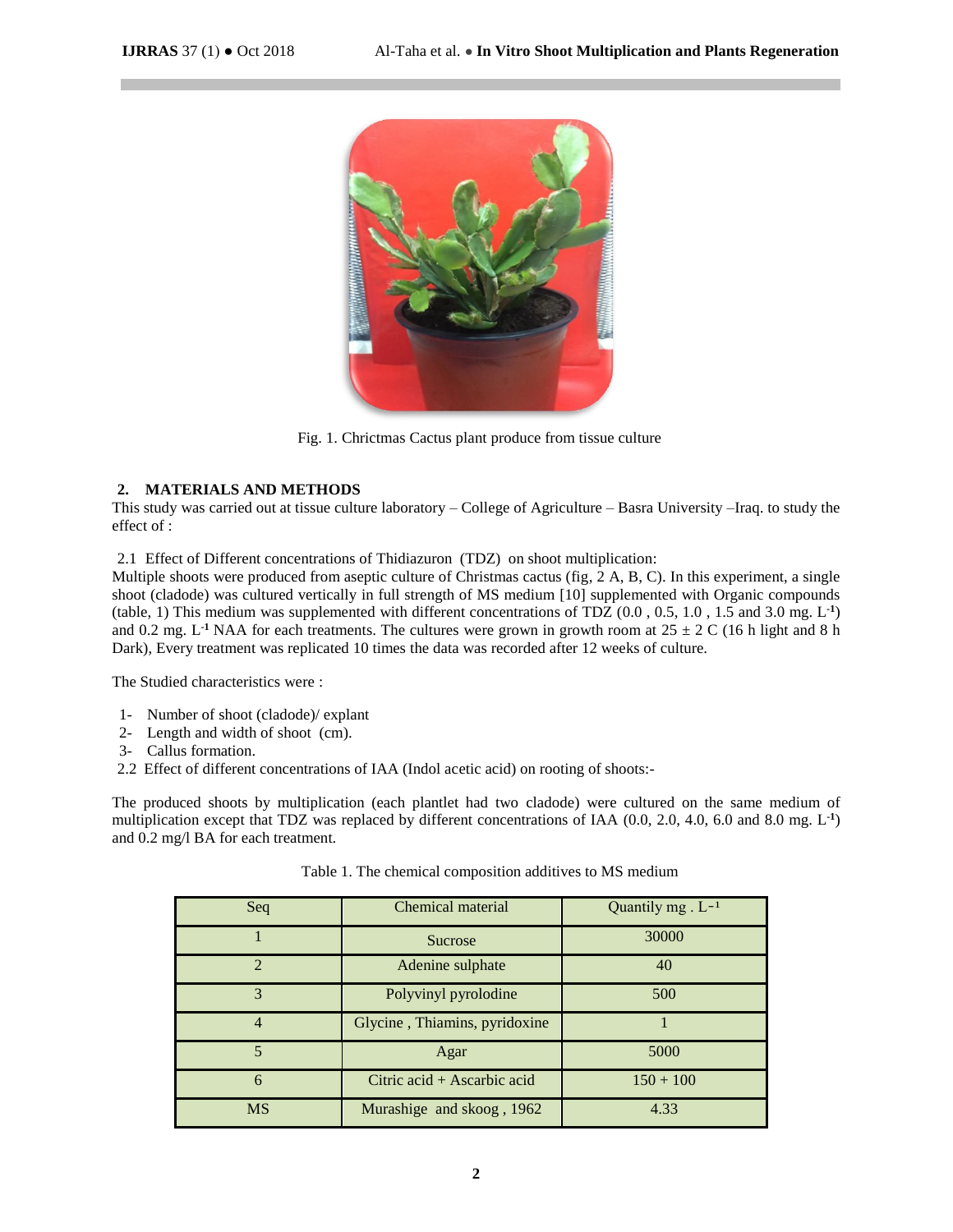Every treatment in this experiment was replicated 10 times. The cultures were grown in the same conditions of the multiplication experiment, Data was recorded after 12 weeks recorded which included the following:-

- 1- The percentage of response for shoot rooting (%) .
- 2- Root length (cm)
- 3- Length of plantlets (cm)

#### 2.3 Acclimatization of Christmas cactus:

The Christmas cactus plants lets produced from rooted shoos were removed from culture vessels and washed with sterile water to remove the traces of Agar, The plants were placed in glass tubes containing distilled water (Fig, 2 G) for  $8 - 10$  was changed every two days, then planted in plastic pots 5 cm in diameter containing autoclaved soil mix (Petmoss and ground sand (1:2), covered with glasses during 10-15 days to encourage acclimatization then the glasses cover was removed gradually to harden them higher temperatures and light intensity with lower air moisture and kept in the culture room under controlled conditions (Temperature  $25 \pm 2$  C, 24 hours photoperiod with1500 Lux light intensity), After 12 weeks plants were transferred into large plastic pots 15 cm in diameter containing the same soil (Fig,2 G, H, I, J, K).

The percentage of survival was recorded after transfer by using the following equation

Number of explants showing response

% of frequency  $=$   $x 100$ 

Total Number of inoculated explants

# **3. RESULTS AND DISCUSSIONS**

# **Effect of different concentrations of TDZ on shoot multiplication:**

Results from (table, 2) shows the positive response to application of cytokinin TDZ in culture medium supplemented with $(0.0, 0.5, 1.0, 2.0$  and  $3.0$  mg.  $L^{-1}$ ) TDZ in combination with  $0.2$  mg.  $L^{-1}$  of Auxine NAA after 12 week of culture (Fig, 2 D). The treatment with  $0.5$ ,  $1.0$  mg.  $L<sup>1</sup> TDZ$  gave the best number of shoots averaging  $(6.33, 6.00)$  shoot / explant, Length of shoot (21.0, 1.83cm) and width of shoot (1.73, 1.70 cm) respectively, this treatments were significant with other treatments (0.0, 2.0, 3.0 mg. L **-1** ) TDZ respectively.

This response is due to the fact that TDZ is stable and more active at lower concentration than the Adenine – type Cytokinin Mok *et al*. [11], However TDZ causes the breaking of the apical dominance, and thus increases multiplication areas and cell elongation through physiological changes same what elucidated that Guo *et al*. [12], More ever Hare *et al*. [13], reported that TDZ hinders the action of Cytokinin – Oxidase and this allows the proliferation of meristematic zones in explants

(Table, 2) also shows a decrease in shoots number and length with increasing concentration of the TDZ in medium from 0.5 to 3.0 mg.  $L<sup>-1</sup>$ . which was reached to the low number (1.66 shoot/explants) and (1.30cm) length and width of shoot (1.26 cm) respectively.

The reason for the low numbers of shoots at high concentration of TDZ in medium is due the presence of high TDZ concentration in medium, these concentration of TDZ reduces the role of endogenous auxin in stimulating cell elongation [14].

These results are in a agreements 'with results of other studies in other plants as ceteus peruvianus [15] and [16] *Hippeastrum hybridum* and [6] *Fritillaria lmperialis* and [7] *Gardenia jasminoid* Ellis cv "Radicans".

The results also indicated (Fig, 2 D) that all the concentrations of TDZ and control were very good for formation of rootless from *in vitro* plantlets, this might is due to the cacti plants, In general is known to produce high levels of Auxins Hubstenberger *et al*. [17] and this was evident in ready rooting ability of initial cultures in the present study. Similar results were reported by Karimi *et al*. [18] in micropropagation of *Cereus peruvianus* , which revealed that 4.0 mg.  $L^{-1}$  of 2, 4-D + 2 mg .  $L^{-1}$  Kin and 4 mg.  $L^{-1}$  NAA + 2.0 mg.  $L^{-1}$  Kin were very good for formation of rootles. Results also indicated (Fig, 2D) that callus formation was found on the edges and on the apical of Areoles which have ameristematic tissue, this was in agreements with Ruminska and Kulus [19], Moreover many cacti plants produce large amounts of Auxin under *in vitro* conditions that stimulating callus proliferation Clayton *et al*. [20] similar results were reported in other plants also used BAP, 2,4-D, NAA and TDZ for callus indication in *Cereus peruvianus* Karimi *et al*. [18] *Falcaria vulgaris* [21] and *Gardenia jasminoid* Ellis cv "Radicans" [7].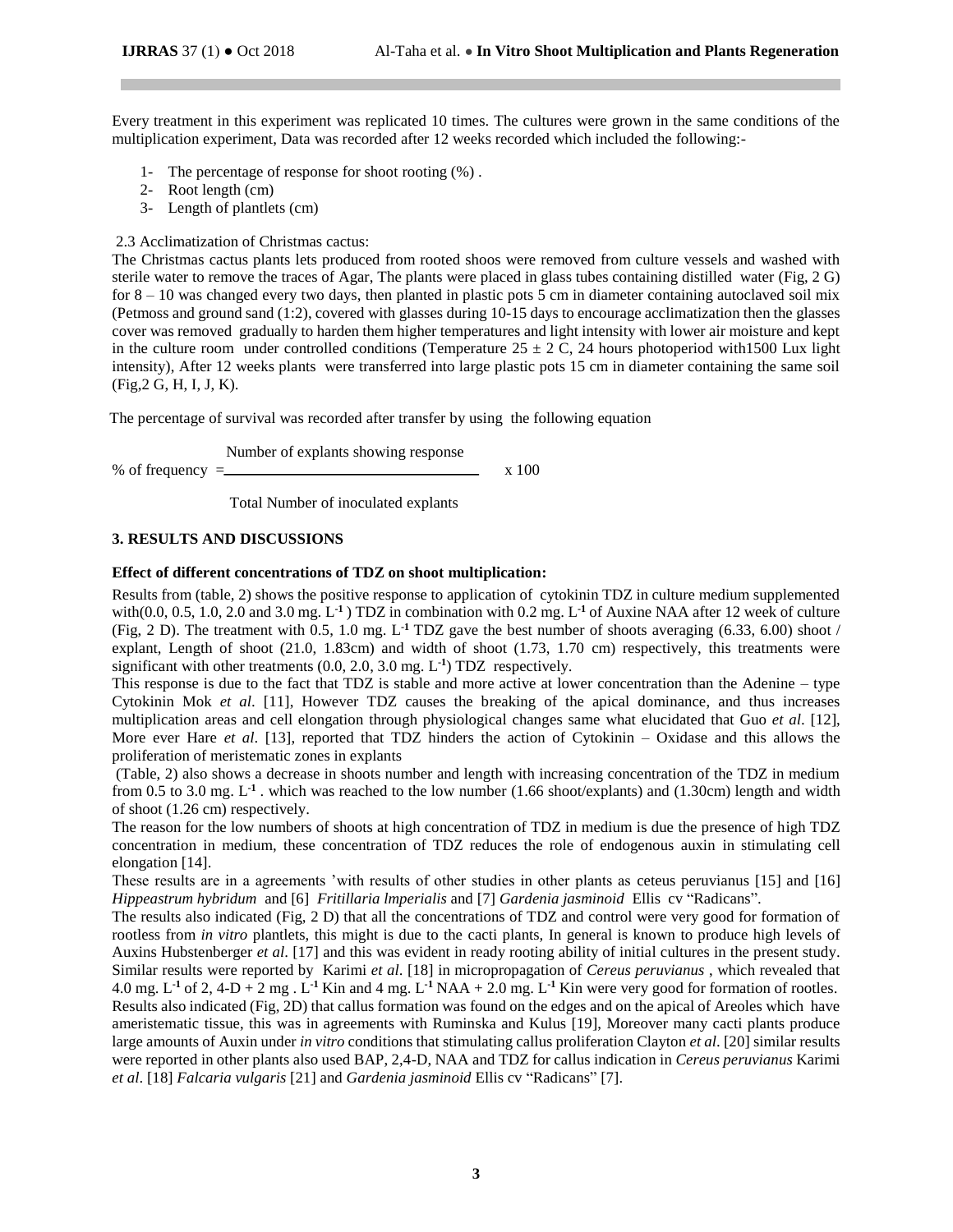| Concentration of TDZ<br>$mg \tcdot L^{-1}$ | <b>Number Shoot</b><br>Shoot / exblants | Length shoot<br>Exblants / cm | Width shoot<br>Exblants / cm |
|--------------------------------------------|-----------------------------------------|-------------------------------|------------------------------|
| 0.0                                        | 2.00                                    | 1.63                          | 1.16                         |
| 0.5                                        | 6.33                                    | 2.10                          | 1.73                         |
| 1.0                                        | 6.00                                    | 1.83                          | 1.70                         |
| 2.0                                        | 2.66                                    | 1.70                          | 1.40                         |
| 3.0                                        | 1.66                                    | 1.30                          | 1.26                         |
| R.L.S.D 0.05                               | 0.96                                    | 0.30                          | 0.08                         |

|  | Table 2. Effect of different concentrations of TDZ on shoot (cladodes) multiplication |  |  |  |
|--|---------------------------------------------------------------------------------------|--|--|--|
|  |                                                                                       |  |  |  |

# **Effect of different concentrations IAA on shoot rooting :-**

Results in(table, 3) shows that shoots from multiplication stages cultured on Ms medium supplemented with different concentrations of Auxine IAA (2.0, 4.0, 6.0 And 8.0 mg. L<sup>-1</sup>) in combination with 0.2 mg. L<sup>-1</sup> BA after 12 weeks of culture for Christmas cactus plant. All the concentrations of IAA gave the highest response percentages of rooting which reached 100%, the might due to that Cacti plants have high level of endogenous Auxin, rooting can occur spontaneously with of PGR (plant Growth regulators) *in vitro* conditions, eliminating the need for rooting medium and reducing cost and time when added PGR were added to culture medium {[20] and [17]}.

These finding are in agreement with those reported by {[22] and [23]} on *Cephalocereu*s *sinilis* and *Opentia ficus – indica* cacti plants respectively. The highest rates of roots density(++++) and the high average of, root length and plant length(14.00 cm) and length of (9.23 cm) respectively was obtained in MS medium containing 8.0 mg. L<sup>-1</sup> IAA. This treatment was significant with other concentrations (0.0, 2.0, 4.0 and 6.0) mg. L<sup>1</sup> IAA which gave less response of root formation (Fig 2E,F).

The results proved that Auxins have a role in rooting presses since they promote the root initiation in the bases of cultured shoot. Root initial cells division depends on both Endogenous and exogenous auxins concentration. The physiological effects of auxins are represented in increasing of cell division or converting the material of differentiated cells in shoots bases into merastimatic cells (totipotent cells) so adventitious root meristem will be formed and its cells will be divided to produce adventitious roots [24] ; [25] }. Endogenous hromones might have arol in promoting shoots to root peak *et al*. [26] until the hormonal balance reached its optimal level to push the roots to grow and develop in presence of exogenous hormones, since increasing of auxin concentration promotes root formation on shoot bases [27].

Similar results were obtained by other researchers in their studies on *Melo cactus glaucescens. Cereus pruvianus, Cardemia jasminoides and Granderia jasminoides* cv*"*Radicans" plants {[28]; [18]; [8] and [9]}.

| Concutrations of<br><b>IAA</b><br>$mg \cdot L^{-1}$ | Response of root<br>formation % | root Length<br>Shoot $\ell$ cm | plant Length<br>Shoot / cm | Root density |
|-----------------------------------------------------|---------------------------------|--------------------------------|----------------------------|--------------|
| 0.0                                                 | 100                             | 3.33                           | 5.10                       | $+$          |
| 2.0                                                 | 100                             | 7.66                           | 6.76                       | $++$         |
| 4.0                                                 | 100                             | 8.00                           | 6.60                       | $++$         |
| 6.0                                                 | 100                             | 12.00                          | 7.06                       | $+++$        |
| 8.0                                                 | 100                             | 14.00                          | 9.23                       | $+++++$      |
| R.L.S.D 0.05                                        |                                 | 2.23                           | 0.37                       |              |

Table 3. Effect of different concentration of IAA shoot (cladodes) rooting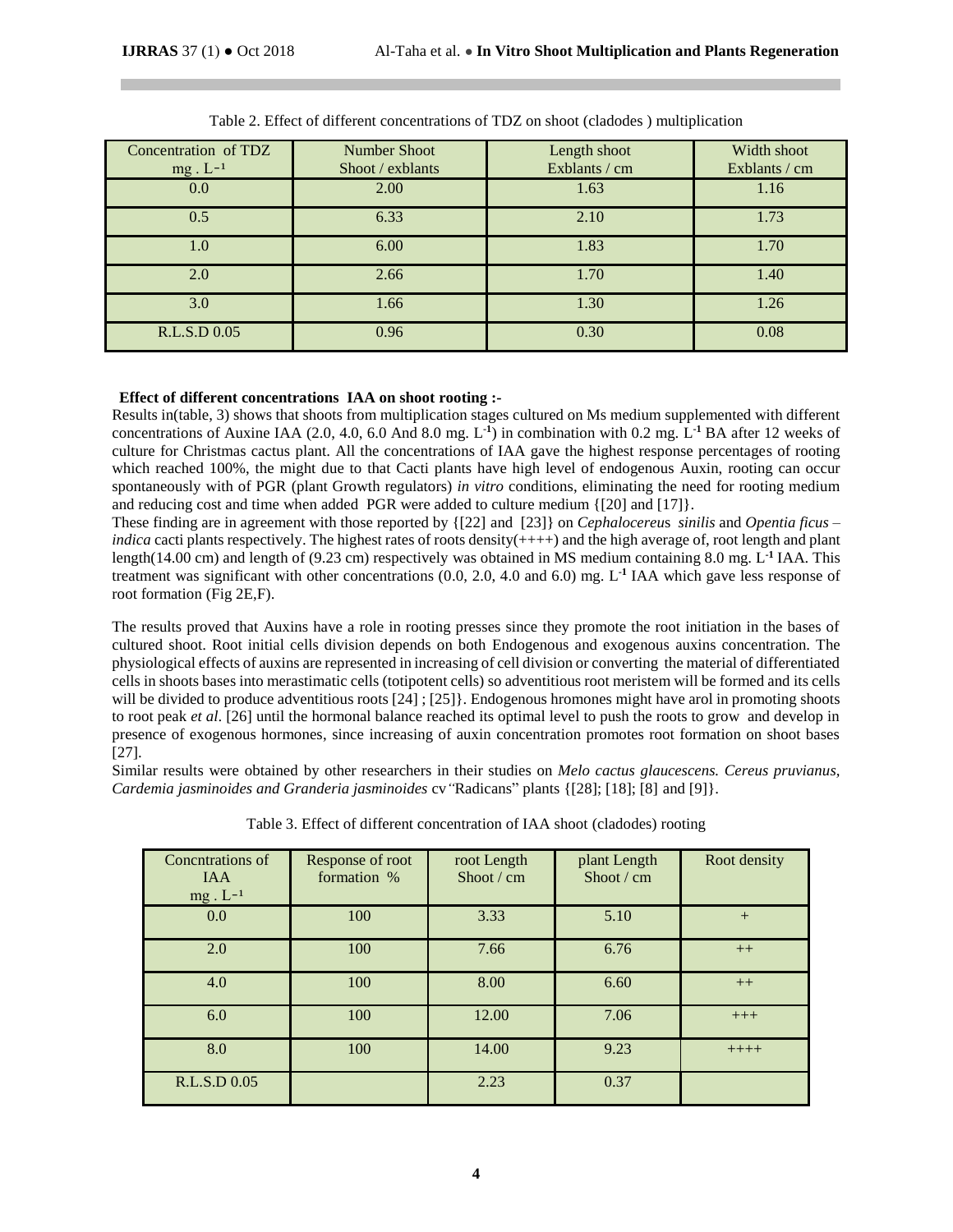#### **Acclimatization:**

Finally the healthy regenerated plantlets were acclimatized for four weeks under in itrocondition, The process of acclimatization continued for two months (Fig 2, G, H, I, J, K) and the rate of survival was  $80\%$ , because cacti like other plants, are greatly influenced by the controlled condition in tissue culture which may result in the death of plantlets Balen *et al*. [29]. Similar results were reported by other researchers in their studies on *Ceraos perunierous* plant Sayed *et al*. [30] and *pilosocereus robinuis* plant Quiala *et al*. [31] and *melococtus glaucas caus* [28].



Fig. 2 Micropropgation of christmas cactus plant (*Schlumbergera russelliana* )( A) Aseptic culture on MS medim supplemented with 3.0 mg.L<sup>-1</sup> BA (B,C) Single cladode about  $1-2$  cm length and  $0.8-1.0$  cm width cutured vertically on MS medium(D) Shoot regeneration cultured on MS medim supplemented with different concentration of TDZ  $(0.0, 0.5, 1.0, 2.0, 3.0 \text{ mg.L}^{-1}) +0.2 \text{ mg.L}^{-1}$  NAA Root formation and callus intiatiation from the apical of Arrole after 12 week (E ,F) Rooting shoot cultured an full MS medium supplemented with different concentration of IAA  $(0.0, 2.0, 4.0, 6.0, 8.0$  mg. L<sup>-1</sup>  $)$  + 0.2 mg. L<sup>-1</sup> BA after 12 weeks (G,H) Hardeing stage (I,J,K) Acclimatized plants after eight weeks.

#### **4. REFERNCES**

- [1]. McMillan, A. J. S. and J. F.Horobin (1995).Christmas cacti: the genw shumbergera and its Hybrid (p/ bed). Sherbourue, Derset. David Hunt, ISBN 978-69517274-6-3, PP18-23.
- [2]. Hunt, D. ; N. Taylor ; G. charles Compilers and editors (2006).The New cactus Lexilon,dh Books,Milborne porl.uk.
- [3]. Aamir, A. ; N. Shagufta ; A. S. Fayyaz ; and I. Javed (2001). Callogenesis, Embryogenes and organogenesis in christamas cactus (*Schlumbergara Bridesi*). pak. J .Bot., 33 (special issue).
- [4]. Engenio perez Molphe Balch ; Maria delsocorrc santos Diaz ; Rafael Ramirez Malagon and Neftali Ochoa Alejo. (2015). Tissue cultre Of ornamental cacti – Review Sci-Agric volum 72 (6): 540-561.